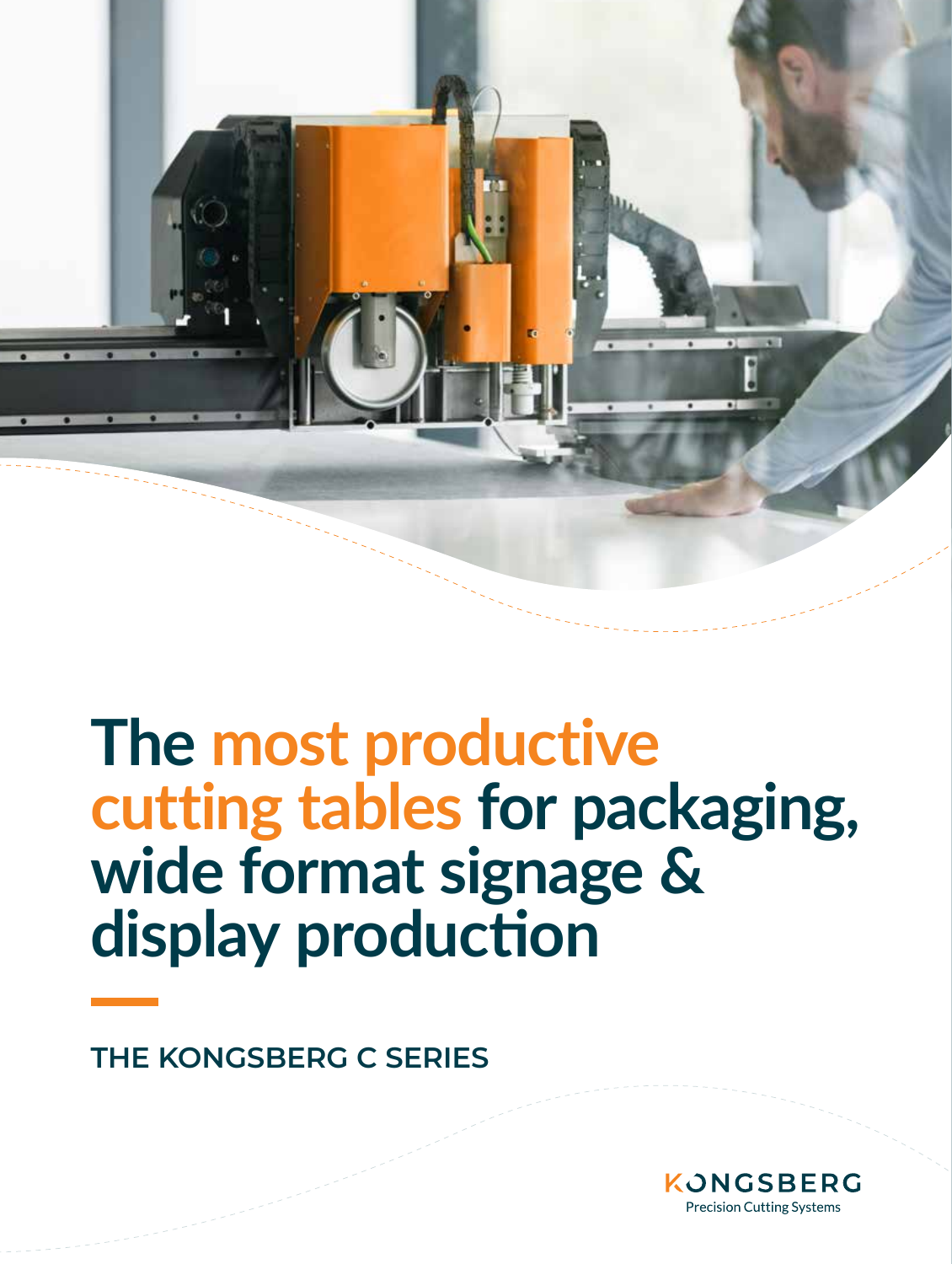#### **Carbon composite traverse**

The Kongsberg C60, C64 and C66 tables have a carbon composite traverse, which makes it possible to combine speed with quality, even while spanning 3.2 meter.

The extreme rigidity of the carbon traverse allows high speed, accuracy and a heavy payload, even when working on the most demanding materials.





### **HIGHEST PERFORMANCE, DELIVERED BY THE INDUSTRY'S MOST SOLID PLATFORM**

Kongsberg C Series is built for the highest performance, redefining the possibilites of digital finishing.

The Kongsberg C offers speed (100 m/min - 66 in/sec) and acceleration (up to 1.7 G) with quick and precise tool movements, making high quality digital production possible, even under the tightest deadlines.

The Kongsberg C cutting table delivers an iconic performance that is made possible by state of the art, rock solid engineering. The cutting table utilizes aerospace technology, combining an aluminum composite tabletop, a rack & pinion drive system and dynamic table mapping. These features all ensure that the table provides the greatest cutting accuracy and consistency.

Kongsberg C24 / Kongsberg C Edge 24



Kongsberg C44 / Kongsberg C Edge 44



Kongsberg C60 / Kongsberg C Edge 60



Kongsberg C64 / Kongsberg C Edge 64



Kongsberg C66

Kongsberg C20



### **Introducing: Kongsberg C Edge**

Exceptional quality at a remarkable price. Step up your productivity with its high speed (75 m/min) and acceleration (1 G), and astound your customers with impressive, high quality results and fast turnarounds.

As your company grows, the Kongsberg C Edge evolves with you and can be easily upgraded in both speed and acceleration.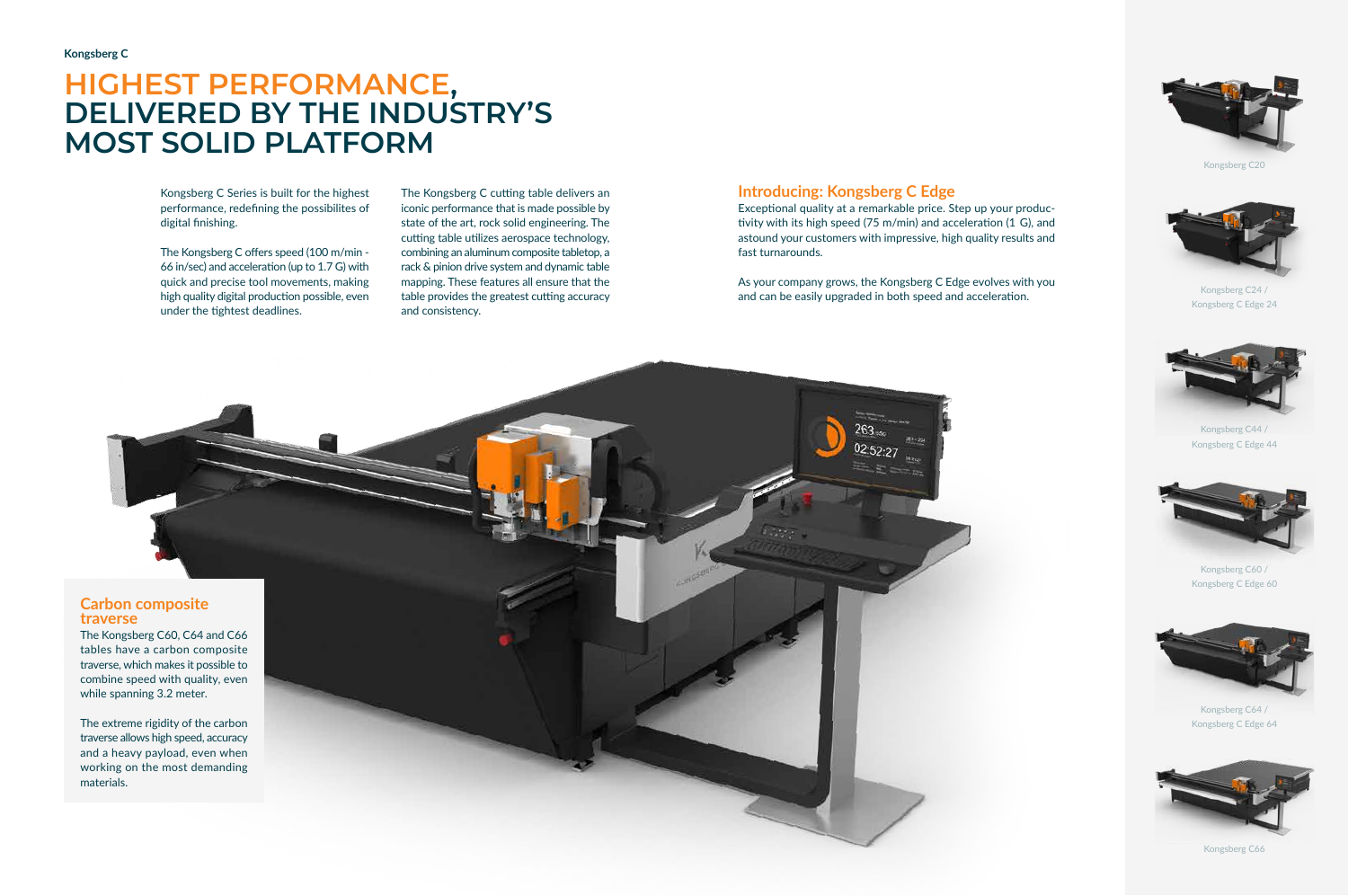



Rigid signage



Display



Corrugated packaging



Folding carton





Flexible signage

### **1. Heavy Duty Tool Position**

- **›** The Heavy Duty Tool can handle:
	- › Large-size crease wheels for recycled liners and heavy duty boards
	- › V-notch inserts for triple wall corrugated, honeycomb boards and solid board
	- $\rightarrow$  50 kg down force for the best creasing and perforating results
- › Straight-blade knife insert for long, straight cuts in heavy-duty boards
- › Crease blade insert for polypropylene boards
- **›** High-Power Milling Unit
- **›** Foam Cutting Unit
- **›** The optional Dual Heavy Duty Unit combines two independent wheels in one heavy-duty unit. This unit makes it possible to cut, crease and perforate a single job without the need to change tools.
- **›** VariAngle Tool

- **›** Drill Tool Insert
- **›** Ballpoint Pen Insert<br>**›** FiberTip Tool
- 

### **2. Fast Tool Position**

- **›** High-frequency VibraCut Tool, VibraCut Tool and CorruSpeed Tool Reciprocating and static tools for corrugated board, ranging from micro flute to triple wall, paper core boards, foamboards and thin foam panels
- **›** Hi-Force Knife Tool, Psaligraphy Tool and RM Knife Tool Static knife tools for compact materials; paper, folding carton, solid board and synthetic sheets such as PVC, polypropylene, polycarbonate, etc.
- **›** PressCut Tool
- Tool for adhesive vinyl, with programmable blade pressure
- **›** RotaCut Tool
- Motor-driven, rotating knife tool for textile materials
- **›** Braille Tool
- Tool for making braille signs, works together with milling tool

### **3. Insert Position**

The unique VariAngle Unit is a V-notch cutting tool that cuts at any angle between 0° and 60°.

- **›** V-notch cutting with different angles no longer needs operator intervention. It's a huge time saver.
- **›** Unlocks new creative potential for designers of POP displays.
- **›** Minimized operator handling eliminates safety issues.

### **REDEFINING THROUGHPUT WITH HIGH PERFORMANCE TOOLING**

The Kongsberg C performance range works with a wide variety of optional tool units. Multiple tool combinations are available during production, depending on the materials you want to process. The tooling system includes a material thickness probe and an optional camera for registering printed and unprinted material. The Kongsberg C performance tooling increases throughput and quality.



#### **VariAngle Tool**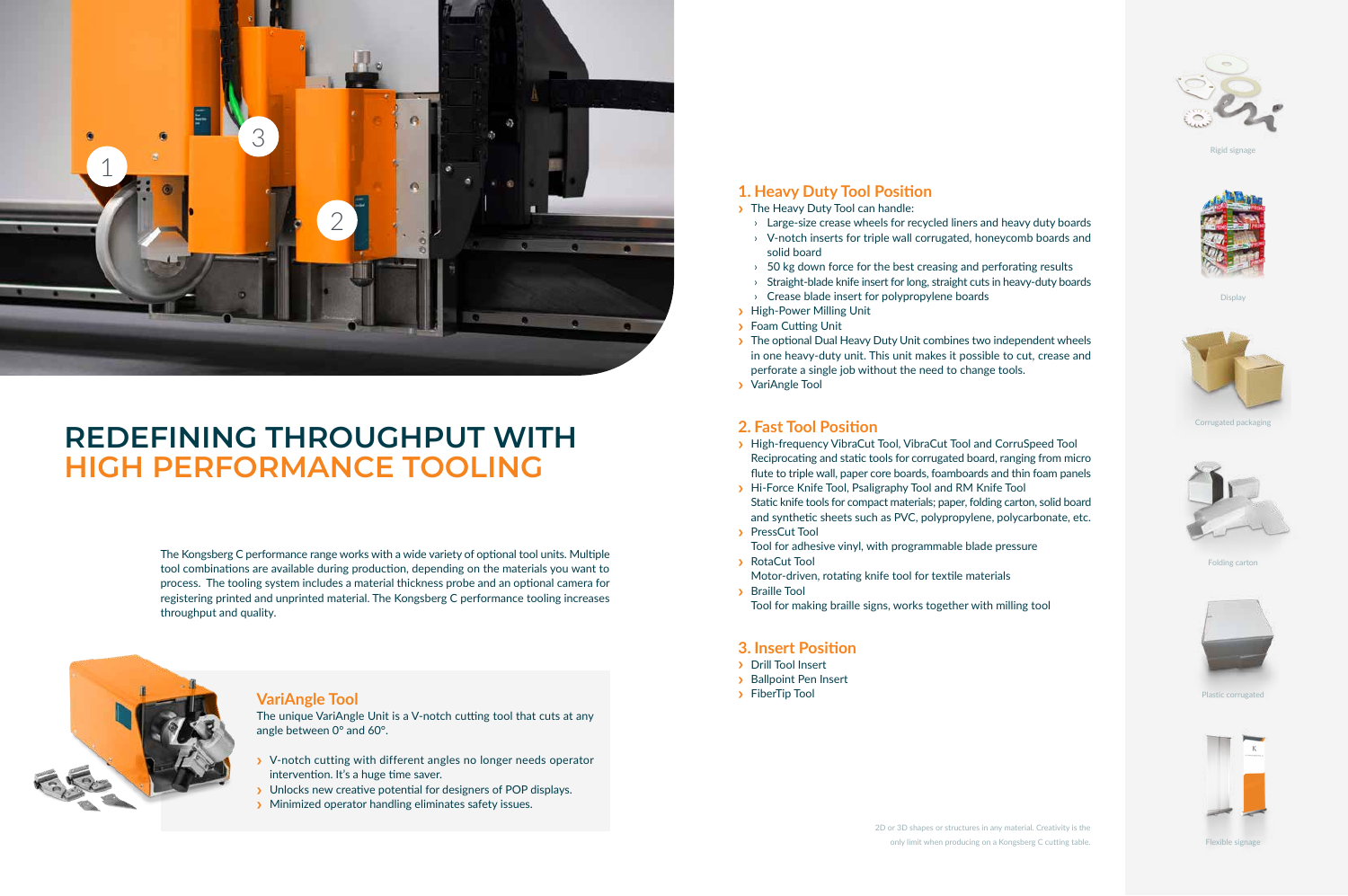### **MultiZone production**

MultiZone production allows you to load two sheets at the same time and maximize the production capacity on your Kongsberg cutting table without expensive automation add-ons.

The MultiZone Operation Mode enables the operator to prepare one zone while the table processes the other, with automatic change-over when one zone is completed, vastly increasing overall productivity and throughput.

- **›** Data Matrix
- **›** Code39
- **›** Multiple stacks support<br>**›** MultiZone support
- 





#### **Robotic automation brings a new world of opportunities**

An optional zone control panel can be mounted on the table's side cover, providing a time-saving way of acknowledging that the zone is ready for production and also manual vacuum hold-down control.

### **Barcode production**

Ensures consistent production, final quality and is especially recommended when several unique jobs are lined up. The camera will read the barcode automatically and apply the correct tooling and production settings.

#### **›** QR

Robotic material handling brings cutting edge industrial automation to the shop floor. The robotic arm loads and unloads material automatically with perfect alignment to support pallet-to-pallet production and runs unattended.

The grippers are able to work with a wide range of materials and the cutting uptime is maximized to its full potential.

Cells can be fully configured to your needs. Future expansion is always an option without the need for heavy re-investment when your business demands more.

### **Sheet automation**

The Kongsberg Automate Board Feeder and Stacker is an easy to use pallet-to-pallet material handling solution. With a stack height at 915 mm/36 in and quick automatic load cycles it's the optimal solution for production in all typical packaging and display materials. Combined with he Underside camera, you are assured of full registration on every sheet leaving no room for error.

We understand that quality is paramount throughout your production. The Kongsberg board feeder eliminates the chance of damage encountered with manual handling, and ensures that the print moves to the cutting table with precision and care.



### **The Motorized Roll Feeder for soft signage**

The roll feeder ensures consistent feeding of material onto the table's conveyor belt, even if the roll is imperfectly rewound after printing.

With capacity for large, heavy rolls and handling mechanisms for challenging substrates, the motorized roll feeder is vital to achieve uninterrupted production with high quality output. Combined with our Take Up Unit true roll-to-roll production can be fully supported.



### **INCREASED THROUGHPUT BY SMART AUTOMATION**